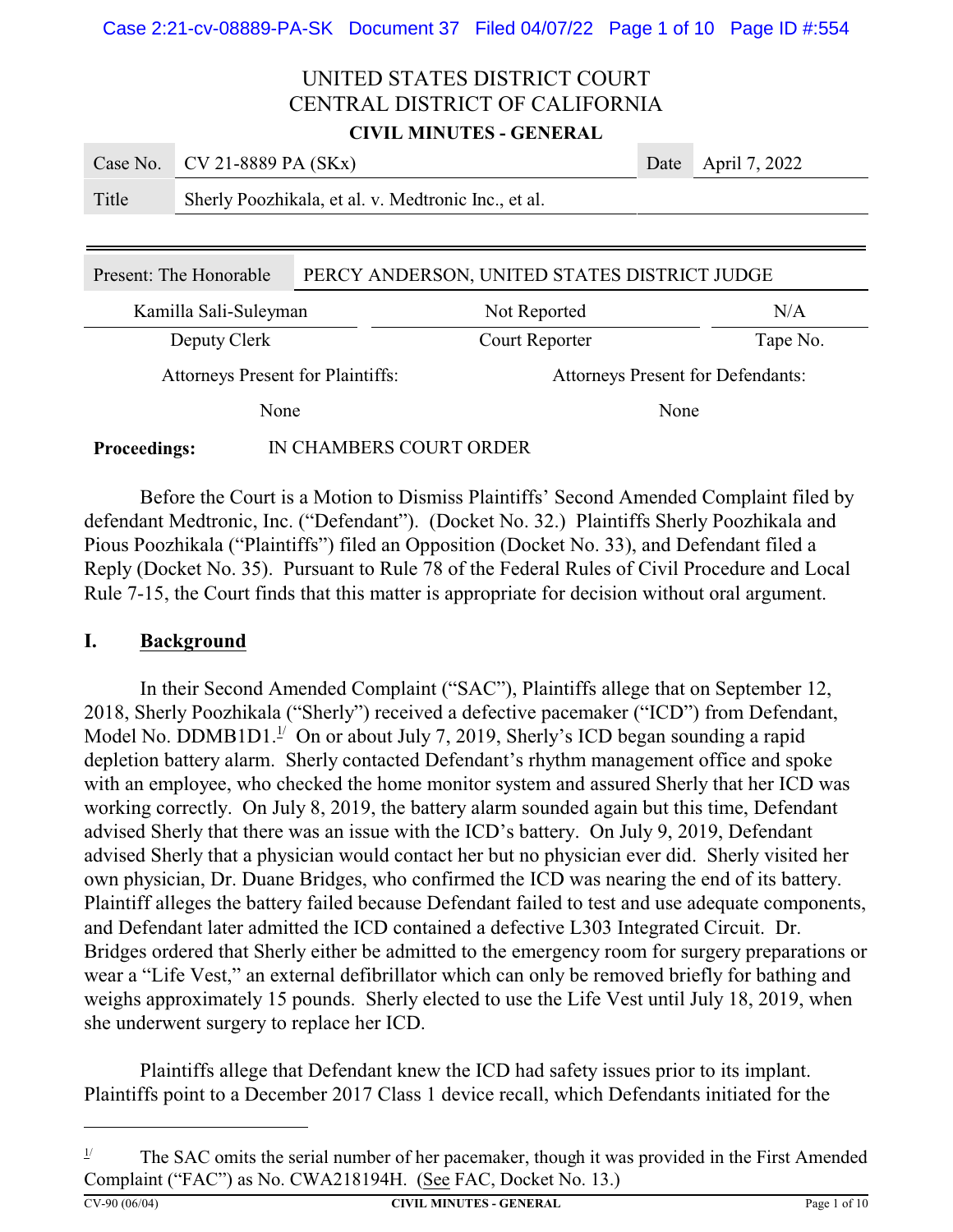|       | Case No. CV 21-8889 PA $(SKx)$                      | Date April 7, 2022 |
|-------|-----------------------------------------------------|--------------------|
| Title | Sherly Poozhikala, et al. v. Medtronic Inc., et al. |                    |

same ICD model but identifying different serial numbers, that recommended "physicians strongly consider prophylactic device replacement for patients implanted with an affected device."<sup> $2$ </sup> (See RJN, Ex. A.) Plaintiffs also note that the December 2017 recall notice states a patient died, which Plaintiffs allege resulted from rapid battery depletion, although the recall notice itself states the death was unrelated. (See id.) In connection with that death, Plaintiffs allege that Defendants violated several federal regulations requiring PMA supplements, reporting, and corrective and preventive action procedures. Plaintiffs also point to two urgent medical device recalls for the same ICD model in January and March 2018, citing battery depletion issues and recommending physicians consider prophylactic device replacement. (See RJN, Ex. B.) Plaintiffs allege that despite these recall notices, Defendant placed the ICD on the market without adequately warning patients or physicians of potential dangers. Plaintiffs also allege that if Defendant had properly reported these defects and notified Plaintiffs or their physician of the battery depletion issues, Plaintiffs would not have suffered an injury.

According to the SAC, Defendant also breached warranties, both express and implied, in selling the faulty ICD. Plaintiffs allege that Defendant made several express warranty statements, which were misleading and deceptive, that were not FDA-approved. Those statements include that the ICD would be safe and effective for eight years, that there was a limited lifetime warranty that included reimbursement to patients of unreimbursed medical expenses, and a brochure statement that the ICD offered 25% greater longevity than Defendant's other devices. Plaintiff also alleges that the ICD was not fit for its intended use and was an adulterated good, being "defectively manufactured with a faulty L303 Integrated Circuit," thus failing to satisfy the implied warranty of merchantability.

Plaintiffs' SAC alleges eight causes of action against Defendant: (1) Fraudulent Misrepresentation and Fraud in the Inducement; (2) Strict Products Liability - Failure to Warn; (3) Strict Product Liability - Misrepresentation; (4) Product Liability - Negligence - Failure to Warn; (5) Product Liability - Negligence in Manufacturing; (6) Breach of Express Warranty; (7) Breach of Implied Warranty of Merchantability; and (8) Loss of Consortium. Defendant now moves to dismiss pursuant to Federal Rules of Civil Procedure 12(b)(6), 8(a), and 9(b).

 $2^{\prime}$  Plaintiff requests that the Court take judicial notice of FDA recall notices. (See Req. For Judicial Notice ("RJN") at 2, Docket No. 34.) The FDA documents are "judicially noticeable as a public document available on the FDA website and therefore 'capable of accurate and ready determination by resort to sources whose accuracy cannot reasonably be questioned.'" Funke v. Sorin Grp. USA, Inc., 147 F. Supp. 3d 1017, 1025 (C.D. Cal. 2015) (quoting Houston v. Medtronic, Inc., 957 F. Supp. 2d 1166, 1170 n.1 (C.D. Cal. 2013) (taking judicial notice of FDA Premarket Approval Letter finding "the document is judicially noticeable as a public document available on the FDA website")). Defendant does not oppose. Accordingly, the Court takes judicial notice of these FDA documents.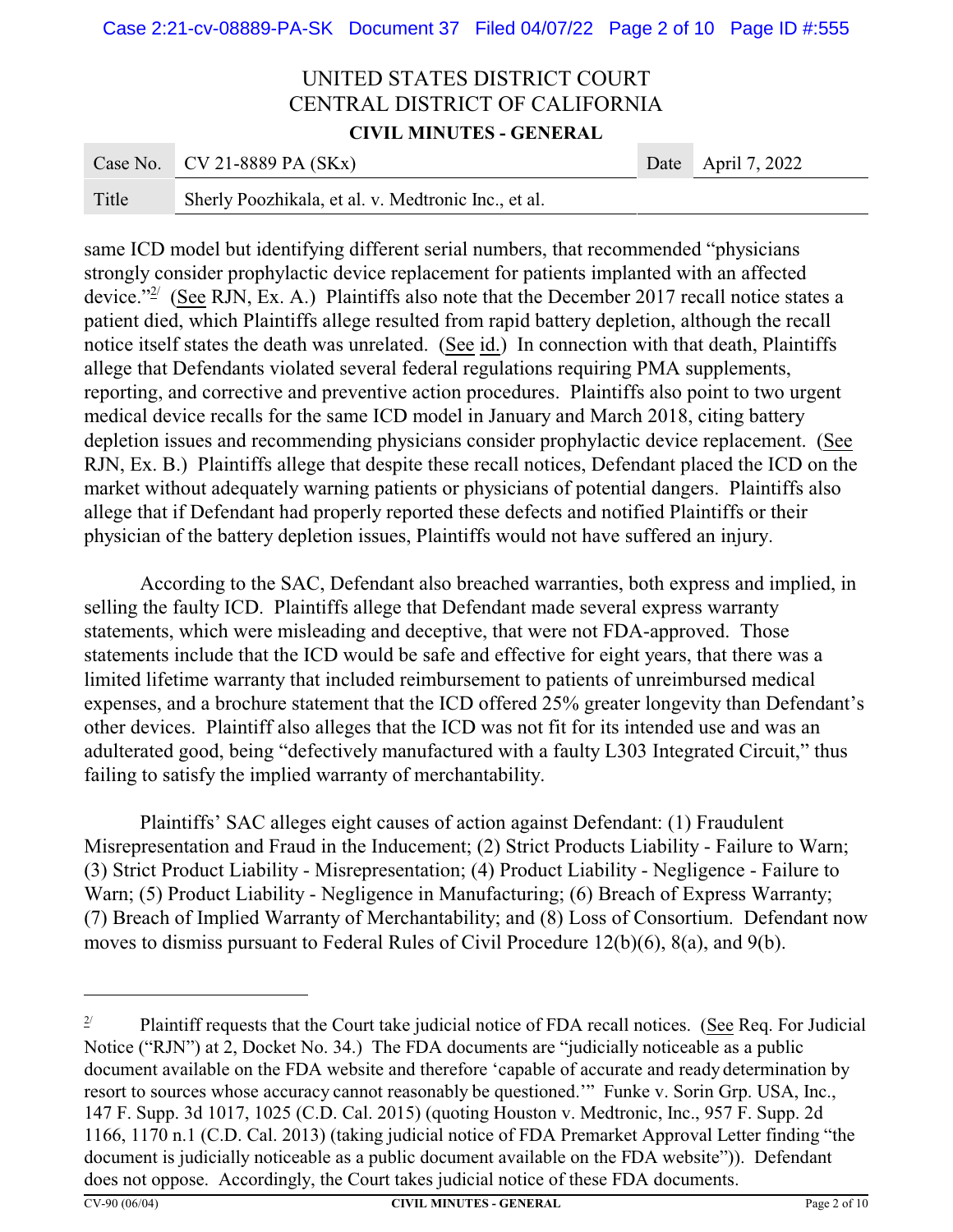|       | Case No. CV 21-8889 PA $(SKx)$                      | Date April 7, 2022 |
|-------|-----------------------------------------------------|--------------------|
| Title | Sherly Poozhikala, et al. v. Medtronic Inc., et al. |                    |

#### **II. Legal Standard**

For purposes of a Motion to Dismiss brought pursuant to Federal Rule of Civil Procedure 12(b)(6), plaintiffs in federal court are generally required to give only "a short and plain statement of the claim showing that the pleader is entitled to relief." Fed. R. Civ. P. 8(a). While the Federal Rules allow a court to dismiss a cause of action for "failure to state a claim upon which relief can be granted," they also require all pleadings to be "construed so as to do justice." Fed. R. Civ. P. 12(b)(6), 8(e). The purpose of Rule  $8(a)(2)$  is to "give the defendant fair notice of what the . . . claim is and the grounds upon which it rests.'" Bell Atl. Corp. v. Twombly, 550 U.S. 544, 555, 127 S. Ct. 1955, 1964, 167 L. Ed. 2d 929 (2007) (quoting Conley v. Gibson, 355 U.S. 41, 47, 78 S. Ct. 99, 103, 2 L. Ed. 2d 80 (1957)). The Ninth Circuit is particularly hostile to motions to dismiss under Rule 12(b)(6). See, e.g., Gilligan v. Jamco Dev. Corp., 108 F.3d 246, 248–49 (9th Cir. 1997) ("The Rule 8 standard contains a powerful presumption against rejecting pleadings for failure to state a claim.") (internal quotation omitted).

However, in Twombly, the Supreme Court rejected the notion that "a wholly conclusory statement of a claim would survive a motion to dismiss whenever the pleadings left open the possibility that a plaintiff might later establish some set of undisclosed facts to support recovery." Twombly, 550 U.S. at 561, 127 S. Ct. at 1968 (internal quotation omitted). Instead, the Court adopted a "plausibility standard," in which the complaint must "raise a reasonable expectation that discovery will reveal evidence of [the alleged infraction]." Id. at 556, 127 S. Ct. at 1965. For a complaint to meet this standard, the "[f]actual allegations must be enough to raise a right to relief above the speculative level." Id. at 555, 127 S. Ct. at 1965 (citing 5 C. Wright & A. Miller, Federal Practice and Procedure §1216, pp. 235-36 (3d ed. 2004) ("[T]he pleading must contain something more . . . than . . . a statement of facts that merely creates a suspicion [of] a legally cognizable right of action") (alteration in original)); Daniel v. Cnty. of Santa Barbara, 288 F.3d 375, 380 (9th Cir. 2002) ("'All allegations of material fact are taken as true and construed in the light most favorable to the nonmoving party.") (quoting Burgert v. Lokelani Bernice Pauahi Bishop Tr., 200 F.3d 661, 663 (9th Cir. 2000)). "[A] plaintiff's obligation to provide the grounds of his entitlement to relief requires more than labels and conclusions, and a formulaic recitation of the elements of a cause of action will not do." Twombly, 550 U.S. at 555, 127 S. Ct. at 1964-65 (internal quotations omitted). In construing the Twombly standard, the Supreme Court has advised that "a court considering a motion to dismiss can choose to begin by identifying pleadings that, because they are no more than conclusions, are not entitled to the assumption of truth. While legal conclusions can provide the framework of a complaint, they must be supported by factual allegations. When there are well-pleaded factual allegations, a court should assume their veracity and then determine whether they plausibly give rise to an entitlement to relief." Ashcroft v. Iqbal, 556 U.S. 662, 679, 129 S. Ct. 1937, 1950, 173 L. Ed. 2d 868 (2009).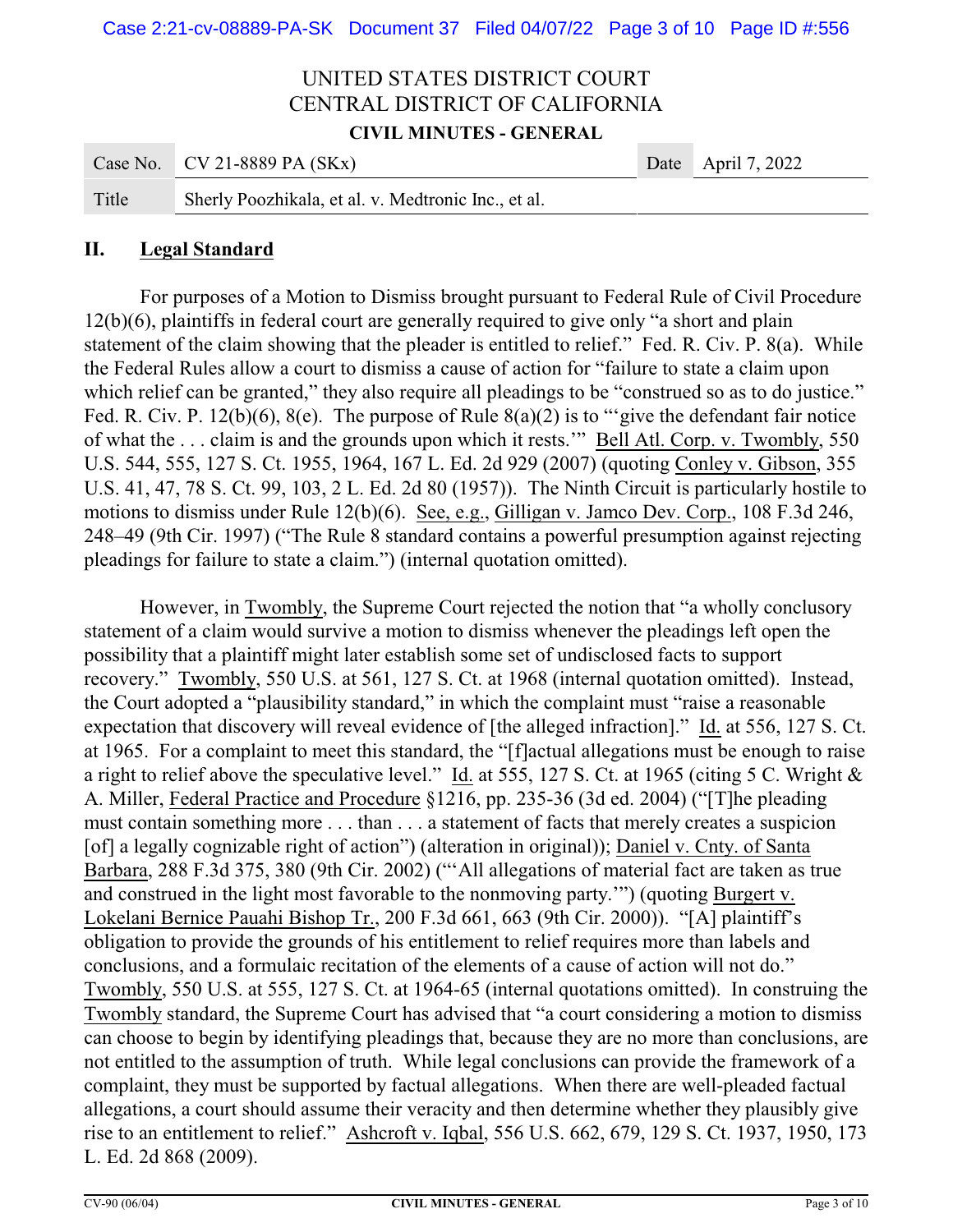|       | Case No. $CV 21-8889 PA (SKx)$                      | Date April 7, 2022 |
|-------|-----------------------------------------------------|--------------------|
| Title | Sherly Poozhikala, et al. v. Medtronic Inc., et al. |                    |

#### **III. Analysis**

#### **A. Preemption**

Defendant first contends that Plaintiffs' claims are expressly and impliedly preempted by the Medical Device Amendments ("MDA"), 21 U.S.C. §§ 360c et seq., to the Food, Drug and Cosmetic Act ("FDCA"), 21 U.S.C. § 301 et seq. Here, the ICD is classified as a Class III device by the FDA – that is, a device "for a use in supporting or sustaining human life or for a use which is of substantial importance in preventing impairment of human health, or [] presents a potential unreasonable risk of illness or injury," 21 U.S.C. §  $360c(a)(1)(c)$  – and thus subject to rigorous pre-market approval requirements and post-approval standards and scrutiny. See Weber v. Allergan, Inc., 940 F.3d 1106, 1110 (9th Cir. 2019).

The pre-market approval ("PMA") process is the most rigorous review imposed by the FDA and is imposed on Class III devices. See id. The PMA process "imposes 'requirements' under the MDA." Riegel v. Medtronic, Inc., 552 U.S. 312, 322, 128 S. Ct. 999, 169 L. Ed. 2d 892 (2008). PMA is specific to individual devices and "is federal safety review." Id. PMA is given only if the FDA determines the approved form of a device "provides a reasonable assurance of safety and effectiveness." Id. (citing 21 U.S.C. § 360e(d)). "Once a device has received premarket approval, the MDA forbids the manufacturer to make, without FDA permission, changes in design specifications, manufacturing processes, labeling, or any other attribute, that would affect safety or effectiveness." Id. at 319 (citing 21 U.S.C. §  $360e(d)(6)(A)(I)$ . Here, the FDA approved the ICD on October 12, 2016 as part of a supplemental PMA application submitted by Defendant. (See RJN, Ex. B, Docket No. 20-1.)

The MDA expressly preempts state law regulation of medical devices, and provides that:

[N]o State or political subdivision of a State may establish or continue in effect with respect to a device intended for human use any requirement—

> (1) which is different from, or in addition to, any requirement applicable under this chapter to the device, and

(2) which relates to the safety or effectiveness of the device or to any other matter included in a requirement applicable to the device under this chapter.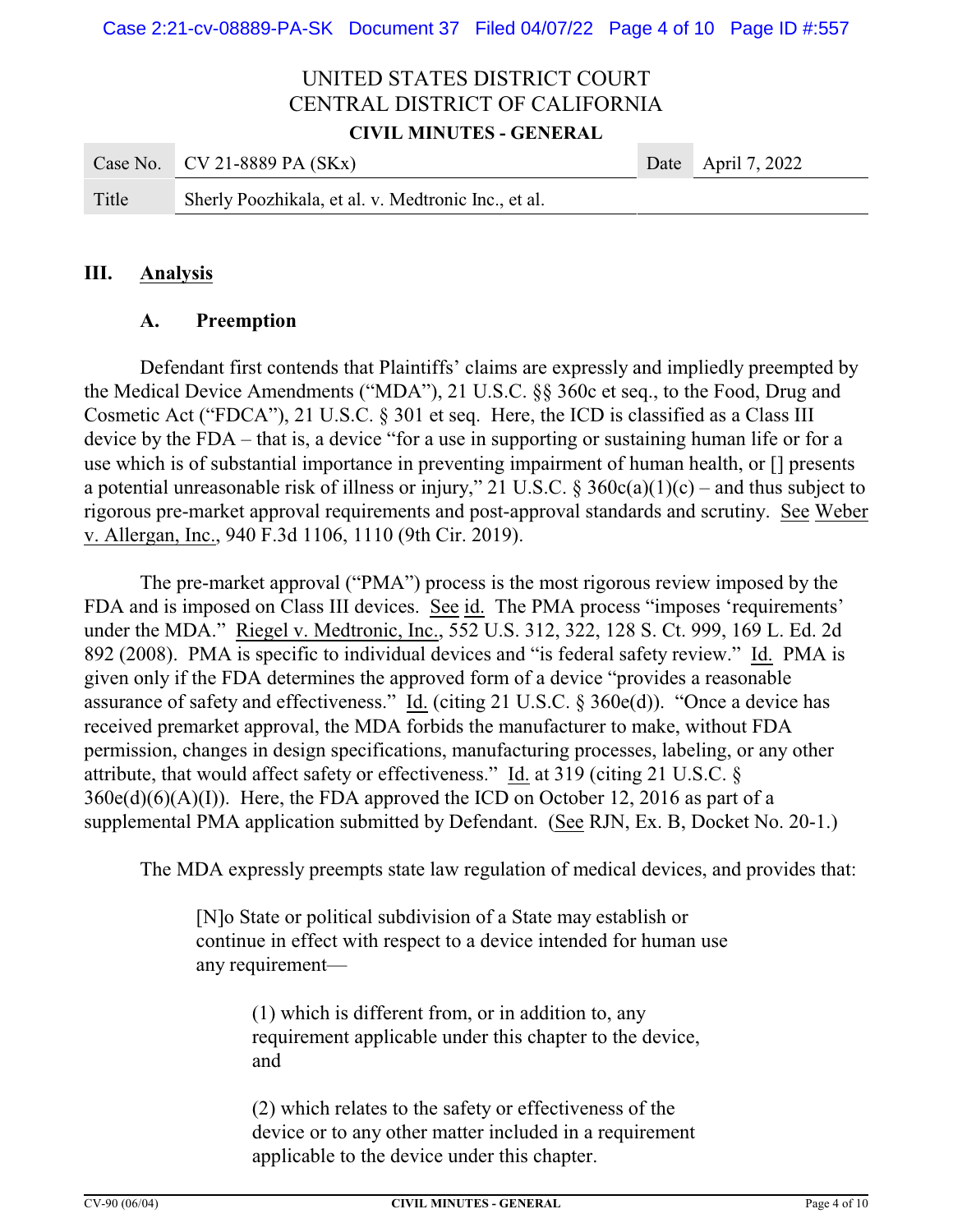Case 2:21-cv-08889-PA-SK Document 37 Filed 04/07/22 Page 5 of 10 Page ID #:558

### UNITED STATES DISTRICT COURT CENTRAL DISTRICT OF CALIFORNIA **CIVIL MINUTES - GENERAL**

|       | Case No. CV 21-8889 PA $(SKx)$                      | Date April 7, 2022 |
|-------|-----------------------------------------------------|--------------------|
| Title | Sherly Poozhikala, et al. v. Medtronic Inc., et al. |                    |

21 U.S.C. § 360k. "In Riegel, the Supreme Court held that § 360k preempted state law claims challenging the safety and effectiveness of a Class III medical device that had received premarket approval from the FDA." Weber, 940 F.3d at 1111 (citing Riegel, 552 U.S. at 321-25). Under the express preemption statute, "the MDA allows state law claims against a manufacturer of a Class III medical device only if they are 'premised on a violation of FDA regulations' relating to the device." Id. (quoting Riegel, 552 U.S. at 330). Therefore, "for a state law claim regarding a Class III medical device to survive express preemption by the MDA, a plaintiff must establish that the defendant violated an FDA requirement." Id.

Even if a plaintiff establishes an FDA violation occurred, thereby overcoming express preemption, there is also the possibility of implied preemption. "The FDCA provides that enforcement of its requirements (including the MDA) 'shall be by and in the name of the United States.'" De La Paz v. Bayer Healthcare LLC, 159 F. Supp. 3d 1085, 1091 (N.D. Cal. 2016) (quoting 21 U.S.C.  $\S 337(a)$ ). "[T]he Federal Government rather than private litigants . . . [is] authorized to file suit for noncompliance with the medical device provisions." Buckman Co. v. Plaintiffs' Legal Comm., 531 U.S. 341, 349 n.4, 121 S. Ct. 1012, 148 L. Ed. 2d 854 (2001). "Thus, a claim that 'exist[s] solely by virtue' of federal requirements (such as a claim for fraud in submissions to the FDA during the premarket approval process) is impliedly preempted by the MDA, while claims that rely on 'traditional state tort law' may proceed (to the extent they can overcome express preemption)." De La Paz, 159 F. Supp. 3d at 1091-92 (quoting Buckman, 531 U.S. at 349 n.4).

This leaves a "narrow gap" for state-law claims to survive preemption. See Perez v. Nidek Co., Ltd., 711 F.3d 1109, 1120 (9th Cir. 2013). "The plaintiff must be suing for conduct that violates the FDCA (or else his claim is expressly preempted by  $\S$  360k(a)), but the plaintiff must not be suing because the conduct violates the FDCA (such a claim would be impliedly preempted under Buckman)." Id. (emphasis in original) (quoting In re Medtronic, Sprint Fidelis Leads Prods. Liab. Litig., 623 F.3d 1200, 1204 (8th Cir. 2010)). As a result of this preemptive structure, "[t]he overwhelming majority of state law tort claims, including claims based on negligence, design defect, manufacturing defect, failure to warn, fraud, negligent misrepresentation, breach of implied and express warranties, unfair competition, and false advertising, have been held preempted." De La Paz, 159 F. Supp. 3d at 1092 (collecting cases).

Here, Plaintiffs contend that they are asserting "parallel" claims that are not expressly preempted, because their claims are premised on Defendant's failure to follow federal standards, and are not impliedly preempted, because their claims are based on state  $law.<sup>3/</sup>$  Plaintiffs point to

 $3/$  Plaintiffs also repeat their argument that there is a strong presumption against preemption. (See Opp'n at 7, Docket No. 33.) As discussed in the prior order, that presumption does not apply here. (See **CV-90 (06/04) CIVIL MINUTES - GENERAL** Page 5 of 10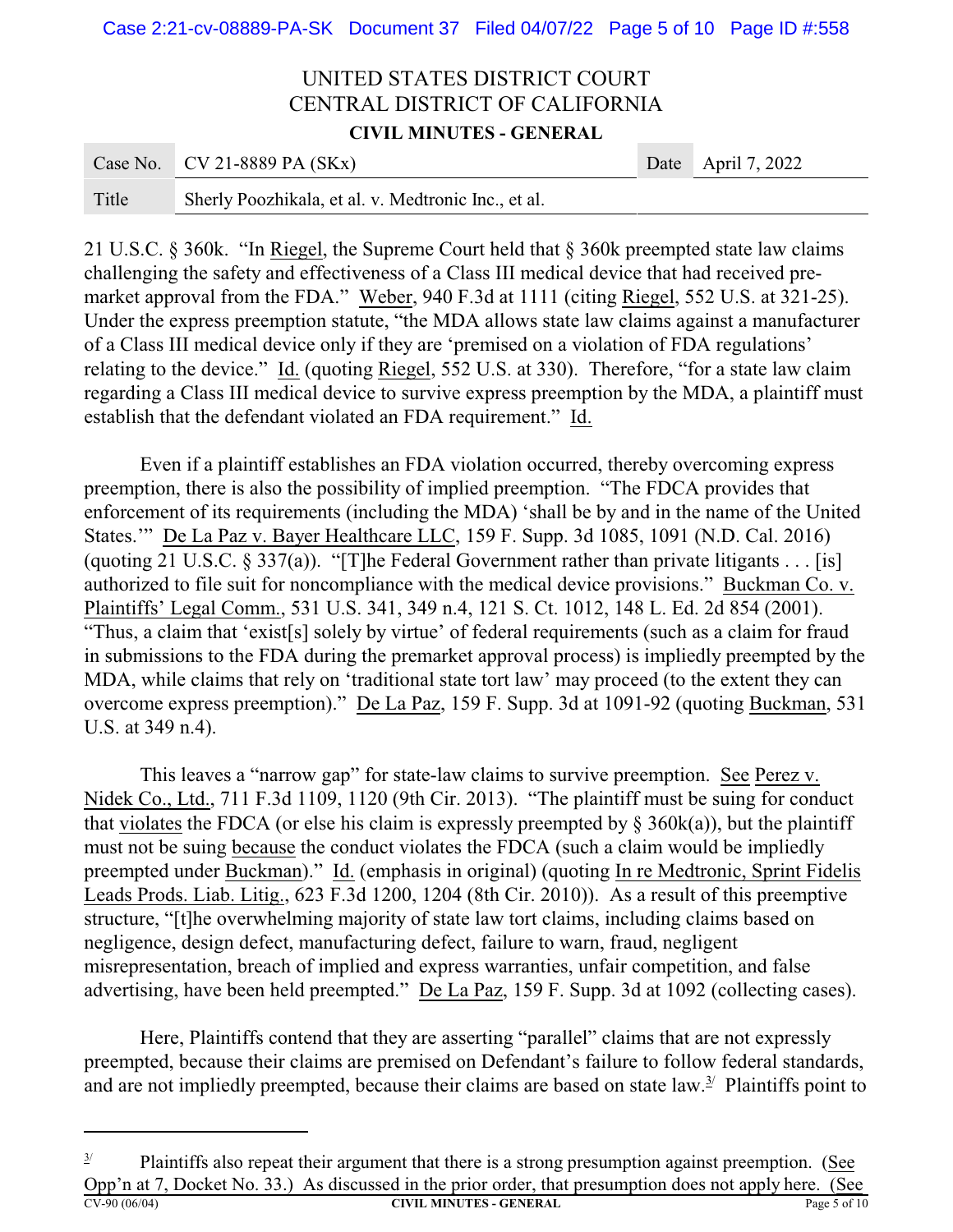|       | Case No. CV 21-8889 PA $(SKx)$                      | Date April 7, 2022 |
|-------|-----------------------------------------------------|--------------------|
| Title | Sherly Poozhikala, et al. v. Medtronic Inc., et al. |                    |

their general allegation that "Plaintiff is informed and believes Defendants violated applicable federal statutes and regulations relating to medical devices" and subsequent list of federal regulations. (See Opp'n at 11 (citing SAC ¶¶ 25-33).) However, Plaintiffs must allege facts plausibly showing Defendant violated federal standards, not merely conclusory assertions. Plaintiffs' list of possible violations provides no factual support. See Paturzo v. Bos. Sci. Corp., No. 8:16-cv-2174-JLS-KESx, 2017 WL 8220600, at \*4-5 (C.D. Cal. Apr. 21, 2017) ("Although Plaintiffs list several federal regulations that Defendants purportedly violated, they fail to allege any facts relating the premature battery depletion to Defendants' manufacturing processes and, specifically, the FDA's requirements for manufacturing."); Simmons v. Bos. Sci. Corp., No. CV 12-7962 (FFMx), 2013 WL 1207421, at \* (C.D. Cal. Mar. 25, 2013) ("Plaintiffs must do more than baldly assert that the device violated federal standards."); see also Lawrence v. Medtronic, 791 F. App'x 679, 680 (9th Cir. 2020), cert. denied, 141 S. Ct. 312, 208 L. Ed. 2d 60 (2020) ("Although such theories are not preempted if the claim is that Medtronic failed to comply with a federal requirement, [the Complaint] contains only conclusory allegations, which fail to identify any specific federal requirement that was violated or the specific nature of the ... purported defects.").

Plaintiffs then contend that the SAC "specified factually how the Defendants violated the federal regulations." (Opp'n at 11.) While the SAC does include more targeted allegations of regulatory violations, closer examination reveals that these too lack factual support. Plaintiffs first allege that Defendant violated 21 C.F.R. § 814.39(a) after Defendant became aware of issues related to Model DDMB1D1 because Defendant was "required to submit a PMA supplement for review and approval . . . before making a change affecting the safety or effectiveness of the device." (SAC ¶¶ 38, 55, 82, 102.) Plaintiffs are correct that a PMA supplement is required after Defendant makes a change affecting safety or effectiveness, but nowhere does the SAC allege Defendant made a change. Nothing within the regulation requires Defendant to submit a PMA supplement based on their awareness of potential issues with Model DDMB1D1 as Plaintiffs contend. See 21 C.F.R. § 814.39(a) ("[A]n applicant shall submit a PMA supplement for review and approval . . . before making a change affecting the safety or effectiveness of the device" and can include new uses, labeling changes, use of different facilities, changes in sterilization procedure, packaging changes, changes in product design.). Plaintiffs fail to plausibly allege Defendant violated this regulation.

Plaintiffs next allege that Defendant violated 21 C.F.R. § 803.50 by failing to report and investigate an adverse event. (See SAC ¶¶ 40-41, 56, 58-59, 84-85, 103, 105.) Under that regulation, manufacturers are required to report to the FDA whenever their device "(1) [m]ay have caused or contributed to a death or serious injury or (2) [h]as malfunctioned and this device

Order at 5 n.2, Docket No. 30.)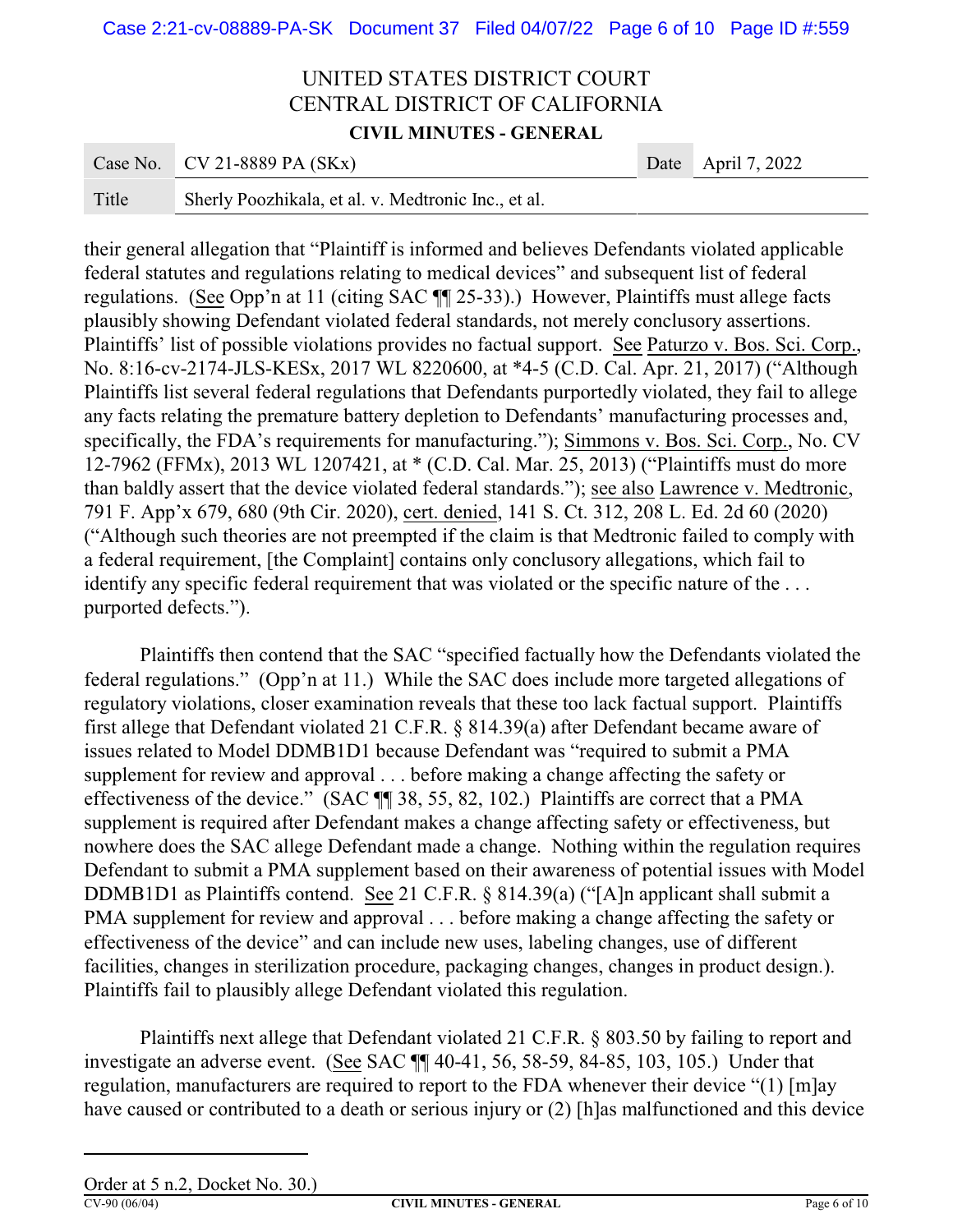|       | Case No. CV 21-8889 PA $(SKx)$                      | Date April 7, 2022 |
|-------|-----------------------------------------------------|--------------------|
| Title | Sherly Poozhikala, et al. v. Medtronic Inc., et al. |                    |

or a similar device that you market would be likely to cause or contribute to a death or serious injury, if the malfunction were to recur." 21 C.F.R. § 803.50(a). Furthermore, a manufacturer is "responsible for conducting an investigation of each event [where a device caused or contributed to death or serious injury] and evaluating the cause of the event." 21 C.F.R. § 803.50(b)(3).

Plaintiffs allege Defendant failed to report an adverse event or investigate a death, based solely on the December 2017 recall notice's statement that a patient with a similar pacemaker passed away. (See SAC ¶¶ 39-41, 57-59, 83-84, 104-05.) Plaintiffs do not allege any relevant connection between the source of their injury, the defective L303 Integrated Circuit, and the product recall notices, which do not discuss that component. (See RJN, Ex. A.) Plaintiffs must "allege a factual basis for their claim that Defendants failed to alert the FDA of adverse events similar to" Plaintiffs'. Simmons, 2013 WL 12130261, at  $*4$ . Instead, Plaintiffs speculate that Defendant did not report or meaningfully investigate the death and that a faulty L303 Integrated Circuit was the cause. This is made even more implausible by the fact that Defendant issued the recall notices several months before Plaintiffs received their ICD. Therefore, Plaintiffs fail to plausibly allege Defendant did not comply with the federal reporting and investigating requirements.

Plaintiffs also allege that Defendant violated several regulations requiring Defendant to establish and maintain certain procedures. The first, 21 C.F.R. § 820.100, requires that "[e]ach manufacturer shall establish and maintain procedures for implementing corrective and protective action" and that the procedures must "include requirements" for analyzing, investigating, identifying, verifying, implementing, ensuring, and submitting quality data and problems for management review. 21 C.F.R. § 820.100. The second, 21 C.F.R. § 820.90, requires that "[e]ach manufacturer shall establish and maintain procedures to control product that does not conform to specified requirements," including procedures that "address the identification, documentation, evaluation, segregation, and disposition of nonconforming product." 21 C.F.R. § 820.90(a). In addition, the regulation requires "procedures that define the responsibility for review and the authority for the disposition of nonconforming product" and "procedures for rework, to include retesting and reevaluation . . . to ensure that the product meets its current approved specifications." 21 C.F.R. § 820.90(b). The third, 21 C.F.R. § 820.198(a), requires that "[e]ach manufacturer shall maintain complaint files" and "shall establish and maintain procedures for receiving, reviewing, and evaluating complaints by a formally designated unit," ensuring that complaints are processed in a uniform and timely manner, documented, and evaluated to determine if a report is necessary. 21 C.F.R. § 820.198(a). However, Plaintiffs allege these violations in wholly conclusory fashion that regurgitate near verbatim the regulations themselves. (See SAC ¶¶ 118-19 ("Defendant failed to establish and maintain procedures to control products that does not conform to specified requirements," "failed to establish and maintain procedures that define the responsibility for review and the authority for the disposition of nonconforming product," and "failed to establish and maintain procedures for **CV-90 (06/04) CIVIL MINUTES - GENERAL** Page 7 of 10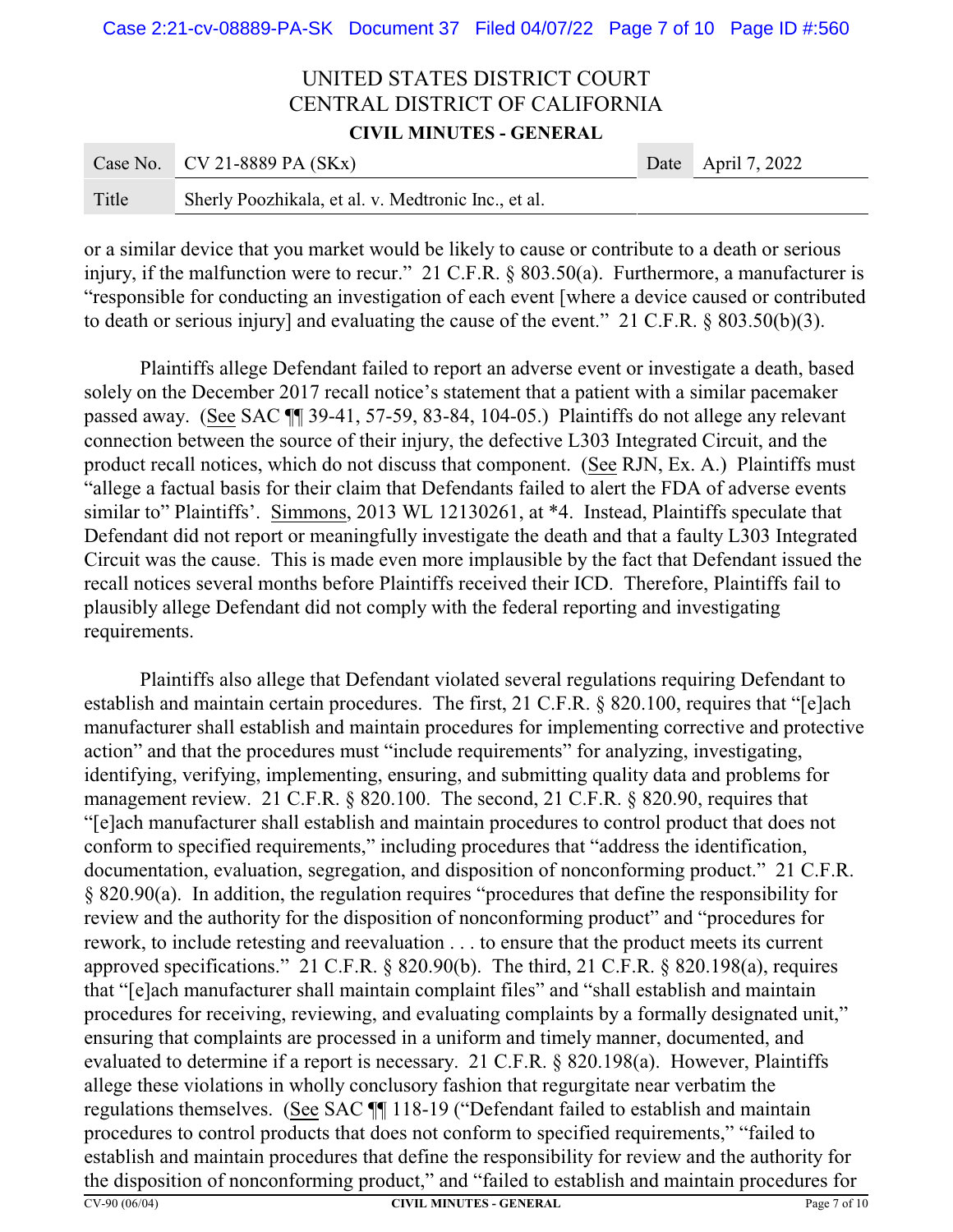Case 2:21-cv-08889-PA-SK Document 37 Filed 04/07/22 Page 8 of 10 Page ID #:561

## UNITED STATES DISTRICT COURT CENTRAL DISTRICT OF CALIFORNIA **CIVIL MINUTES - GENERAL**

|       | Case No. CV 21-8889 PA $(SKx)$                      | Date April 7, 2022 |
|-------|-----------------------------------------------------|--------------------|
| Title | Sherly Poozhikala, et al. v. Medtronic Inc., et al. |                    |

rework, to include retesting and reevaluation of the nonconforming product after rework, to ensure that the product meets its current approved specifications").) Such regurgitations, without factual support, are insufficient. See Paturzo, 2017 WL 8220600, at \*4-5 (granting motion to dismiss where plaintiff alleged an ICD defect resulted from defective processes and violations of 21 C.F.R. §§ 820.90 & 820.100, because "they fail to allege any facts relating the premature battery depletion to Defendants' manufacturing processes and, specifically, the FDA's requirements for manufacturing" such that "the Court can draw no reasonable inference that the premature battery depletion was the result of a manufacturing defect, let alone that the manufacturing defect arises from Defendants' failure to comply with the FDA requirements"). Plaintiffs also allege that Defendant violated these regulations by failing to file an adverse event report and failing to submit a PMA supplement, but these unsupported allegations do not provide any support that Defendant did not establish required procedures. Therefore, Plaintiffs fail to adequately plead Defendant did not establish, maintain, or follow procedure in contravention of federal standards.

Plaintiffs' remaining allegations, though not targeted at specific regulations, also fail to establish that Defendant plausibly violated federal standards. One subset of these allegations concerns the manufacture of Plaintiffs' ICD and that it was adulterated due to the faulty L303 Integrated Circuit. (SAC ¶¶ 117, 136.) However, Plaintiffs' own experience, even taken together with the recall notices concerning Defendant's similar devices, is insufficient to plausibly establish that Defendant inadequately tested components or otherwise failed to comply with federal standards. See Weber, 940 F.3d at 1114 ("[M]ere evidence suggesting that her [device] was defective does not show that Allergan failed to comply with the FDA's Current Good Manufacturing Practices. Likewise, evidence that some other implants produced by [defendant] were defective does not demonstrate noncompliance." (citing Erickson v. Bos. Sci. Corp., 846 F. Supp. 2d 1085, 1093 (C.D. Cal. 2011))). Similarly, Plaintiffs fail to show that their ICD was adulterated, as there are no factual allegations supporting that the device deviated from or did not meet relevant standards. See 21 U.S.C. § 351; see also Somerville v. Medtronic, Inc., No. 8:20-cv-02177-JLS-ADS, 2021 WL 5926029, at \*6 (C.D. Cal. Aug. 19, 2021) (finding device was plausibly adulterated where it did not meet standards, was subject to recall, and the FDA issued a letter noting substandard conditions).

Another subset of allegations concern communications between Defendant and Plaintiffs or Plaintiffs' physician, but these too fail to plausibly establish that Defendant violated federal regulation. Plaintiffs allege in conclusory fashion that "Defendants made untrue representations of material facts and omitted material information" and "sponsored biased medical trials, reports, and articles." (SAC ¶ 78.) Similarly, Plaintiffs allege that, "in [Defendant's] sales materials, there is nothing related to rapid battery depletion stated in the 'Potential Complications' section on their website, the warranty, nor any of the materials provided." (Id. ¶ 103.) However, Plaintiffs fail to plead how these statements went beyond any FDA-approved statements. See De **CV-90 (06/04) CIVIL MINUTES - GENERAL** Page 8 of 10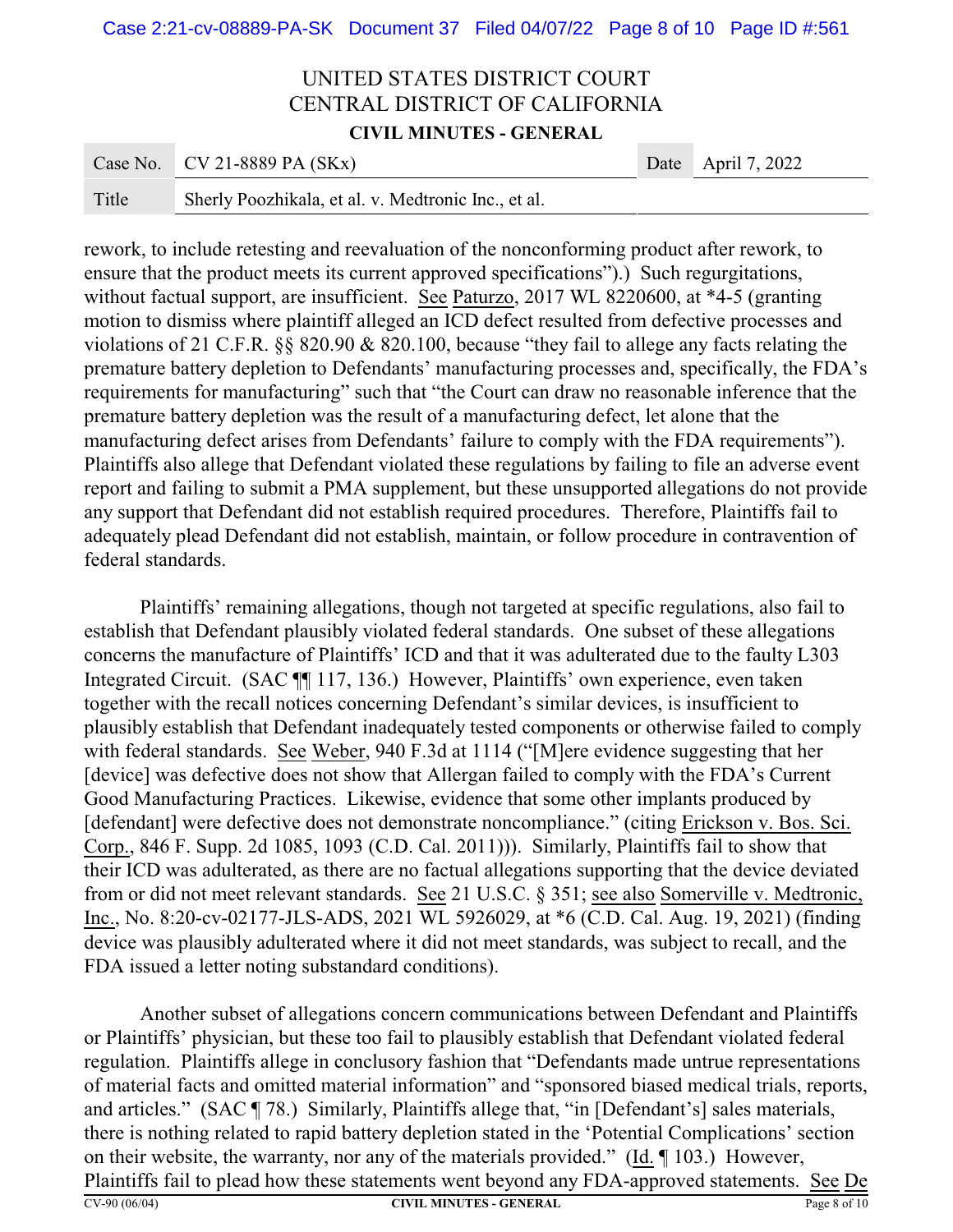|       | Case No. CV 21-8889 PA $(SKx)$                      | Date April 7, 2022 |
|-------|-----------------------------------------------------|--------------------|
| Title | Sherly Poozhikala, et al. v. Medtronic Inc., et al. |                    |

La Paz, 159 F. Supp. 3d at 1094 ("[A] claim for breach of express warranty based on statements that went 'beyond the FDA approved statements,' even with regard to approved uses, could survive preemption, to the extent it did not rely on a contradiction of the FDA's conclusion in the premarket approval process." (quoting Suckow v. Medtronic, Inc., 971 F. Supp. 2d 1042, 1049 (D. Nev. 2013))). Likewise, the SAC's allegations concerning longevity and limited lifetime warranties fail to provide facts plausibly indicating Defendant breached a warranty, or that these warranties went beyond statements approved by the FDA. (See SAC ¶¶ 124-29; Frere v .Medtronic, Inc., No. EDCV 15-02338-BRO (DTBx), 2016 WL 1533524, at \*8 (C.D. Cal. Apr. 6, 2016).)

Based on the foregoing, Plaintiffs have failed to plausibly allege Defendant violated federal regulations and Plaintiffs' claims are thus subject to express preemption and properly dismissed.4/ When assessing whether leave to amend is proper, courts consider "the presence or absence of undue delay, bad faith, dilatory motive, repeated failure to cure deficiencies by previous amendments, undue prejudice to the opposing party and futility of the proposed amendment." U.S. ex rel. Lee v. SmithKline Beecham, Inc., 245 F.3d 1048, 1052 (9th Cir. 2001) (internal citations and quotations omitted). However, "[f]utility of amendment can, by itself, justify the denial of a motion for leave to amend." Id. "Although leave to amend should be liberally granted, the amended complaint may only allege 'other facts consistent with the challenged pleading.'" Reddy v. Litton Indus., Inc., 912 F.2d 291, 296-97 (9th Cir. 1990) (quoting Schreiber Distrib. Co. v. Serv-Well Furniture Co., Inc., 806 F.2d 1393, 1401 (9th Cir. 1986)). Here, Plaintiffs have amended their complaint twice, once as a matter of right after Defendant filed a motion to dismiss, and once after the Court gave Plaintiffs the opportunity to cure deficiencies. (See Docket Nos. 18, 30.) Despite attempts to specify which regulations Defendant purportedly violated, Plaintiffs have failed to allege new facts in support of their claims. Therefore, the Court dismisses Plaintiffs' claims without leave to amend.

#### **B. Other Issues**

Defendant also contends that Plaintiffs' claims fail for additional reasons, such as a lack of particularity in pleading fraud, preclusion from failure to warn based on the learned intermediary doctrine, a lack of pleading causation, a lack of pleading privity, and inadequate pleading of facts surrounding warranties. Because the Court dismisses the claims for being expressly preempted, the Court need not address those arguments.

 $\frac{4}{7}$  Plaintiffs' claim for loss of consortium, which does not implicate preemption issues, is derivative of Plaintiffs' other claims. See Tucker v. CBS Radio Stations, Inc., 194 Cal. App. 4th 1246, 1256, 124 Cal. Rptr. 3d 245 (2011). As such, that claim is also properly dismissed.